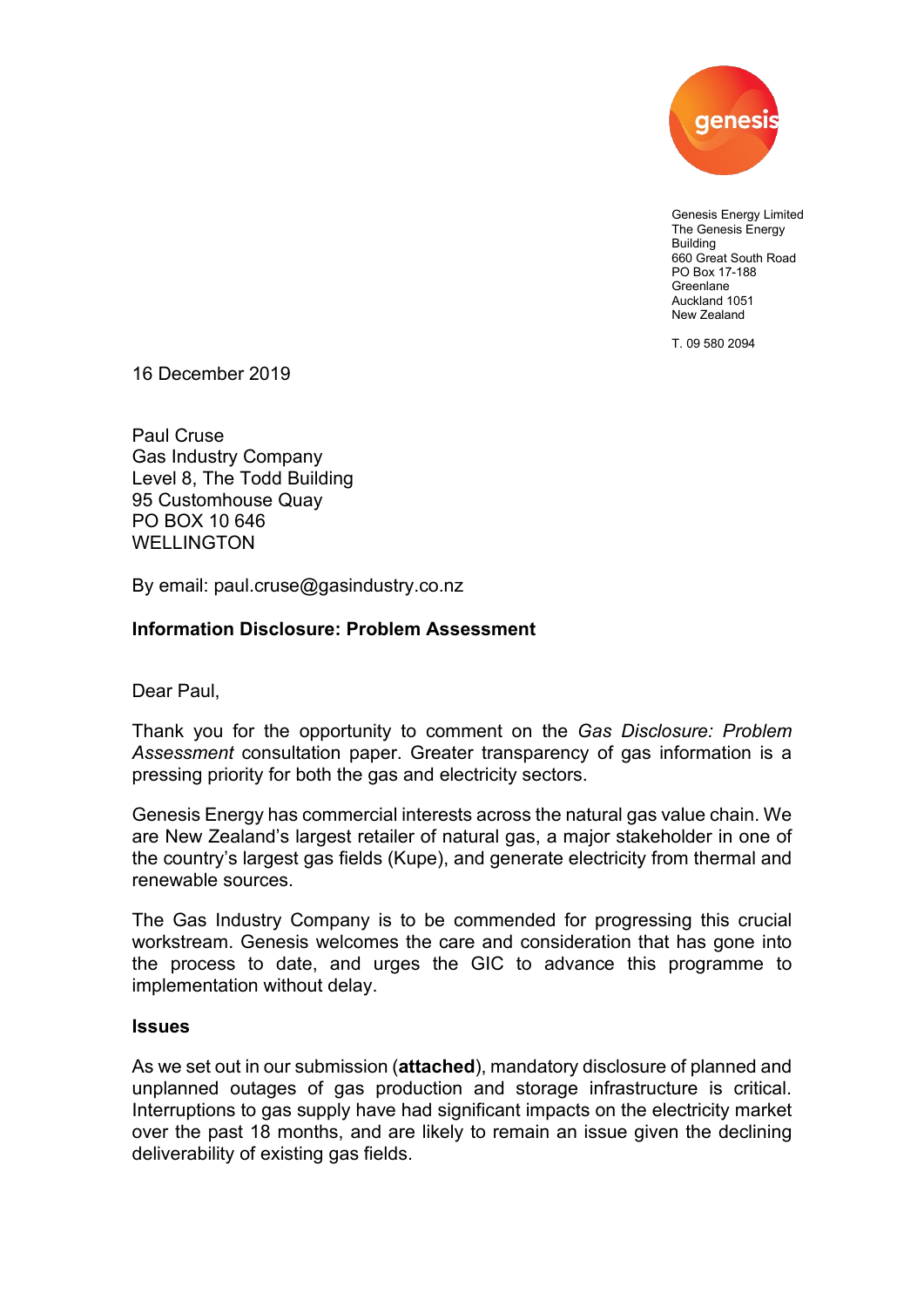Genesis acknowledges and welcomes the efforts of upstream producers to formulate a voluntary disclosure code. However, we remain of the view that a mandatory regime is the most appropriate solution.

Genesis notes the views of some participants regarding the disclosure of thermal generators' fuel books. This is neither practical nor desirable. As we set out in our submission, disclosure of generators' (potential) gas position would in fact contribute to confusion concerning the availability of natural gas and result in electricity market participants taking decisions based on incorrect and/or out of date information.

## **Contact**

Genesis welcomes the opportunity to work with the GIC and other participants on improving the quality and accessibility of information concerning the availability of natural gas.

We are committed to the improvement of the current arrangements, and are happy to assist the GIC to design a formal regime. Improving the level and quality of information around natural gas supply is a pressing concern, and we urge the GIC to progress this work as a priority.

If you wish to discuss any of the issues contained in this submission, please contact me by email: [matt.ritchie@genesisenergy.co.nz,](mailto:matt.ritchie@genesisenergy.co.nz) or by phone: 027 204 3864.

Yours sincerely,

Matt Ritchie

**Senior Advisor, Regulatory Affairs and Government Relations**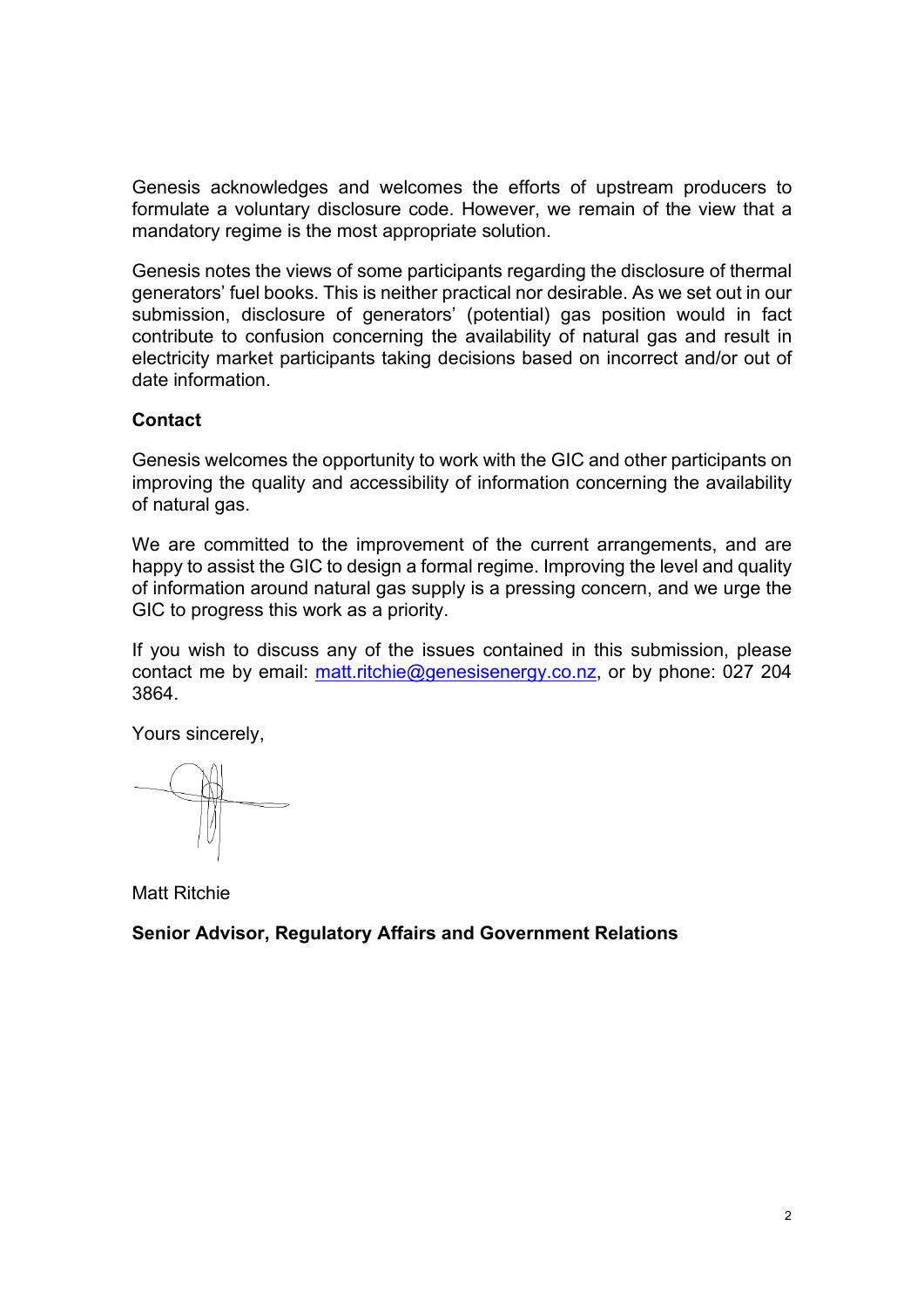## **Information Disclosure: Problem Assessment**

Submission prepared by: Matt Ritchie on behalf of Genesis Energy

| <b>Question</b> |                                                                                                                                                                                                                                                             | ວມ<br><b>Comment</b>                                                                                                                                                                                                                                                                                                                                                                                |
|-----------------|-------------------------------------------------------------------------------------------------------------------------------------------------------------------------------------------------------------------------------------------------------------|-----------------------------------------------------------------------------------------------------------------------------------------------------------------------------------------------------------------------------------------------------------------------------------------------------------------------------------------------------------------------------------------------------|
| $Q1$ :          | Do you have any<br>comments on our approach<br>to the analysis?                                                                                                                                                                                             | None.                                                                                                                                                                                                                                                                                                                                                                                               |
| $Q2$ :          | Have we identified all of<br>the relevant information<br>elements in this list?                                                                                                                                                                             | The GIC has identified all of the key information elements that should be<br>captured.                                                                                                                                                                                                                                                                                                              |
| $Q3$ :          | Do you agree with our<br>assessment for gas<br>production outage<br>information? Have we<br>missed aspects of the issue<br>or are there parts that<br>have not been described<br>correctly? Please include<br>details and any examples<br>in your response. | Genesis agrees that there are issues with the lack of disclosure of gas production<br>outage information, and that this should be included in a Statement of Proposal.<br>Disclosure of relevant producer outage information would significantly improve<br>and address information asymmetry in the gas market and address concerns<br>expressed by mid- and downstream market participants.       |
|                 |                                                                                                                                                                                                                                                             | We remain of the view that producer (planned and unplanned) outage<br>information is the key issue for the Gas Industry Company to address in relation<br>to information disclosure, and urge the GIC to progress this element without<br>delay.                                                                                                                                                    |
|                 |                                                                                                                                                                                                                                                             | Genesis has engaged with producers on their proposed voluntary code, having<br>provided feedback in November. Producers are to be commended for taking the<br>time to address this issue and their work on a voluntary solution.                                                                                                                                                                    |
|                 |                                                                                                                                                                                                                                                             | However, Genesis remains of the view that a voluntary solution is unlikely to be<br>sustainable over time, due to the reluctance of some participants to disclose<br>outage information. It is instructive that the process of developing a voluntary<br>code did not begin until the Government communicated that information<br>disclosure is a priority, and regulatory workstreams commenced.   |
|                 |                                                                                                                                                                                                                                                             | Furthermore, a rules-based regime is likely to be required to ensure that the<br>nature of information disclosed is appropriate for the purposes of properly<br>informing the market. For example, the thresholds for disclosure set out in the<br>proposed voluntary code are too high to meet the needs of electricity generators.                                                                |
|                 |                                                                                                                                                                                                                                                             | Genesis suggests an information disclosure regime for gas producers that would<br>publish:                                                                                                                                                                                                                                                                                                          |
|                 |                                                                                                                                                                                                                                                             | 1. the existence of an outage,<br>2. its likely duration if known (could be a range of possible scenarios), and<br>3. the extent of the constraint (e.g. X TJ per day).                                                                                                                                                                                                                             |
|                 |                                                                                                                                                                                                                                                             | It would also be useful to provide some context for the outage event, for instance<br>the reason for the outage and the level of certainty of the information provided.                                                                                                                                                                                                                             |
| $Q4$ :          | Do you agree with our<br>assessment for major gas<br>user facility outage<br>information? Have we<br>missed aspects of the issue                                                                                                                            | The GIC identifies the impact of a lack of disclosure around major gas user facility<br>outages on the efficient operation of the emsTradepoint market. The problem<br>assessment also covers wider market impacts, that arise due to the volume of gas<br>large users consume.                                                                                                                     |
|                 | or are there parts that<br>have not been described<br>correctly? Please include<br>details and any examples<br>in your response.                                                                                                                            | Genesis considers both of these issues are material, and would be ameliorated by<br>a requirement for major gas users over an appropriate threshold to be required to<br>publish notifications of planned and unplanned outages. As a general principle, an<br>information disclosure regime will be most effective where it captures all<br>participants whose behaviour can impact market prices. |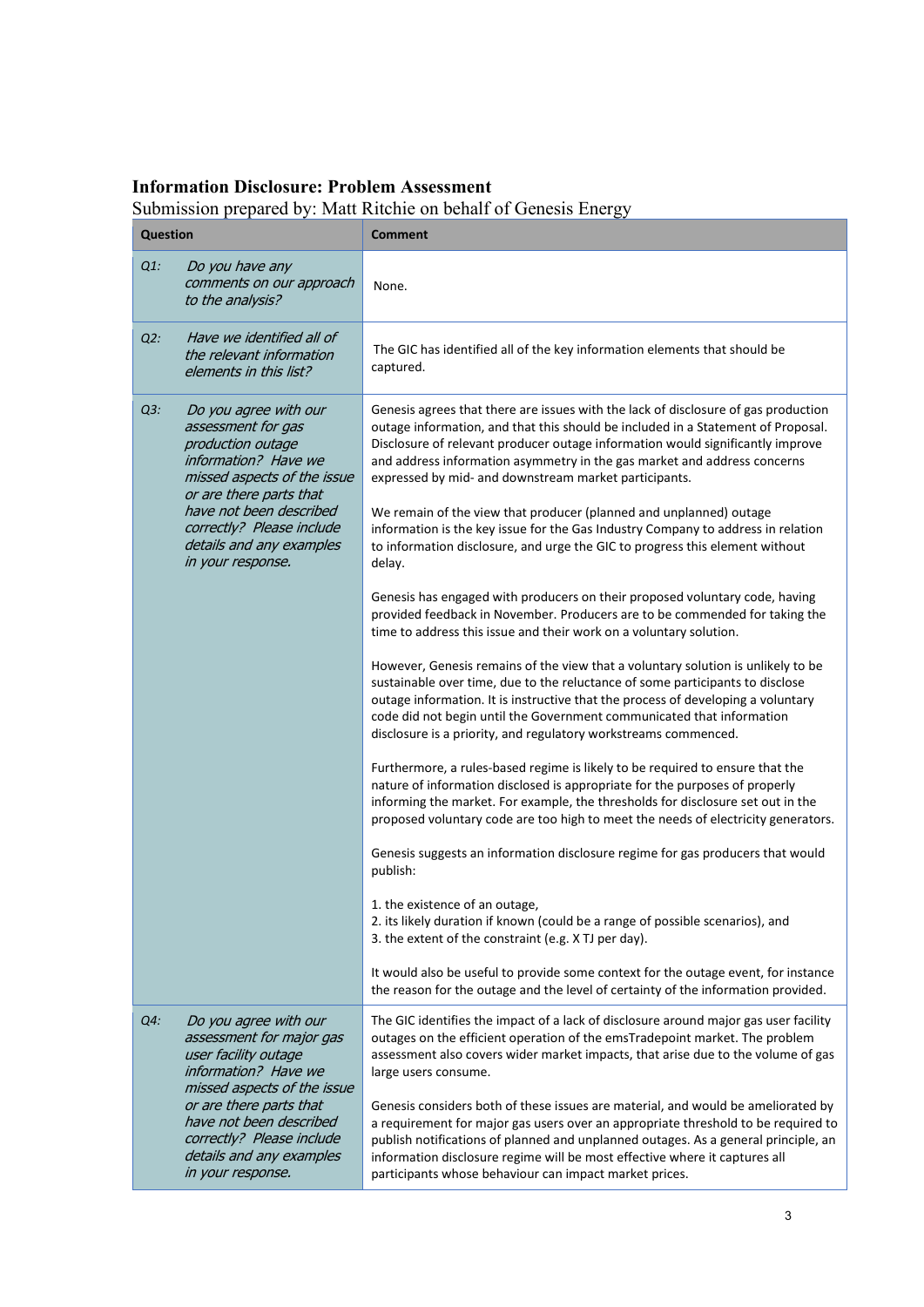|        |                                                                                                                                                               | Major demand sources can materially impact the gas market when they come on<br>or offline. Reductions in demand at major users' facilities impact the price and<br>availability of gas, and this is particularly true in the tight market conditions that<br>currently prevail and are expected to persist. Participants will have greater<br>confidence in the market, and be able to make better decisions, if they are<br>notified of when the supply/demand balance is likely to materially change due to<br>outages from major users.<br>Thermal generators including Genesis already disclose outages at their facilities                                                                              |
|--------|---------------------------------------------------------------------------------------------------------------------------------------------------------------|--------------------------------------------------------------------------------------------------------------------------------------------------------------------------------------------------------------------------------------------------------------------------------------------------------------------------------------------------------------------------------------------------------------------------------------------------------------------------------------------------------------------------------------------------------------------------------------------------------------------------------------------------------------------------------------------------------------|
|        |                                                                                                                                                               | via the Planned Outage Planning Protocol (POCP), to meet obligations under the<br>Electricity Industry Participation Code 2010. It would be relatively simple to<br>include this information in a gas information disclosure regime.                                                                                                                                                                                                                                                                                                                                                                                                                                                                         |
|        |                                                                                                                                                               | We acknowledge Methanex's view that a disclosure regime may compromise its<br>competitive position, given the absence of similar regulations internationally and<br>the opacity of the methanol market generally. However, as the country's largest<br>single gas user Methanex's operations have very significant impacts on the<br>operation of gas market in relation to price and supply. An effective disclosure<br>regime will need to include information that drives major market shifts. We would<br>be open to discussing a solution that mitigates Methanex's business risks arising<br>from disclosure, while still ensuring the appropriate level of information is<br>available to the market. |
|        |                                                                                                                                                               | Genesis agrees with the GIC's assessment that the risk profile for major user<br>outages is different from that of producers. As noted earlier, gas production<br>outages have the greatest impact on the efficient operation of the market and<br>should therefore be the GIC's top priority in relation to information disclosure.                                                                                                                                                                                                                                                                                                                                                                         |
| $Q5$ : | Do you agree with our<br>assessment for gas storage<br>outage information? Have<br>we missed aspects of the<br>issue or are there parts<br>that have not been | Genesis agrees with the GIC's conclusion that issues in relation to information<br>disclosure of gas storage facilities (currently Ahuroa) are comparable to those for<br>gas production facilities. This is reflected by the inclusion of Ahuroa outages in the<br>voluntary information disclosure code proposed by gas producers.                                                                                                                                                                                                                                                                                                                                                                         |
|        | described correctly?<br>Please include details and<br>any examples in your<br>response.                                                                       | Accordingly, we agree that information disclosure around outages at gas storage<br>facilities should be included in a Statement of Proposal for information disclosure<br>in the gas wholesale market, and these facilities should be treated in the same<br>way as production facilities.                                                                                                                                                                                                                                                                                                                                                                                                                   |
| Q6:    | Do you agree with our<br>assessment for<br>transmission pipeline                                                                                              | Genesis agrees with the GIC's assessment that there are no major issues with<br>information disclosure relating to gas transmission.                                                                                                                                                                                                                                                                                                                                                                                                                                                                                                                                                                         |
|        | outage information? Have<br>we missed aspects of the<br>issue or are there parts                                                                              | What issues there are will likely be relieved by the implementation of the Gas<br>Transmission Access Code and related IT systems.                                                                                                                                                                                                                                                                                                                                                                                                                                                                                                                                                                           |
|        | that have not been<br>described correctly?<br>Please include details and<br>any examples in your<br>response.                                                 | However, we urge the GIC to maintain a watching brief on the level and quality of<br>information available, and the usability of that information in light of the<br>accessibility issues that have traditionally been associated with information<br>disclosed through the OATIS platform. Should disclosure of information regarding<br>transmission pipelines emerge as an issue the GIC may wish to revisit the current<br>position.                                                                                                                                                                                                                                                                     |
| Q7:    | Do you agree with our<br>assessment for contract<br>price and volume<br>information? Have we<br>missed aspects of the issue<br>or are there parts that        | Genesis agrees with the GIC's proposed rejection of publishing weighted average<br>prices and volumes from bilateral gas contracts. The GIC is right in concluding that<br>the contract-specific terms often inherent in these agreements mean any<br>aggregated and anonymised data would be of limited use. Conversely, increasing<br>the depth of information to include contract or other terms risks identifying<br>participants and/or jeopardising their commercial position in the present and in                                                                                                                                                                                                    |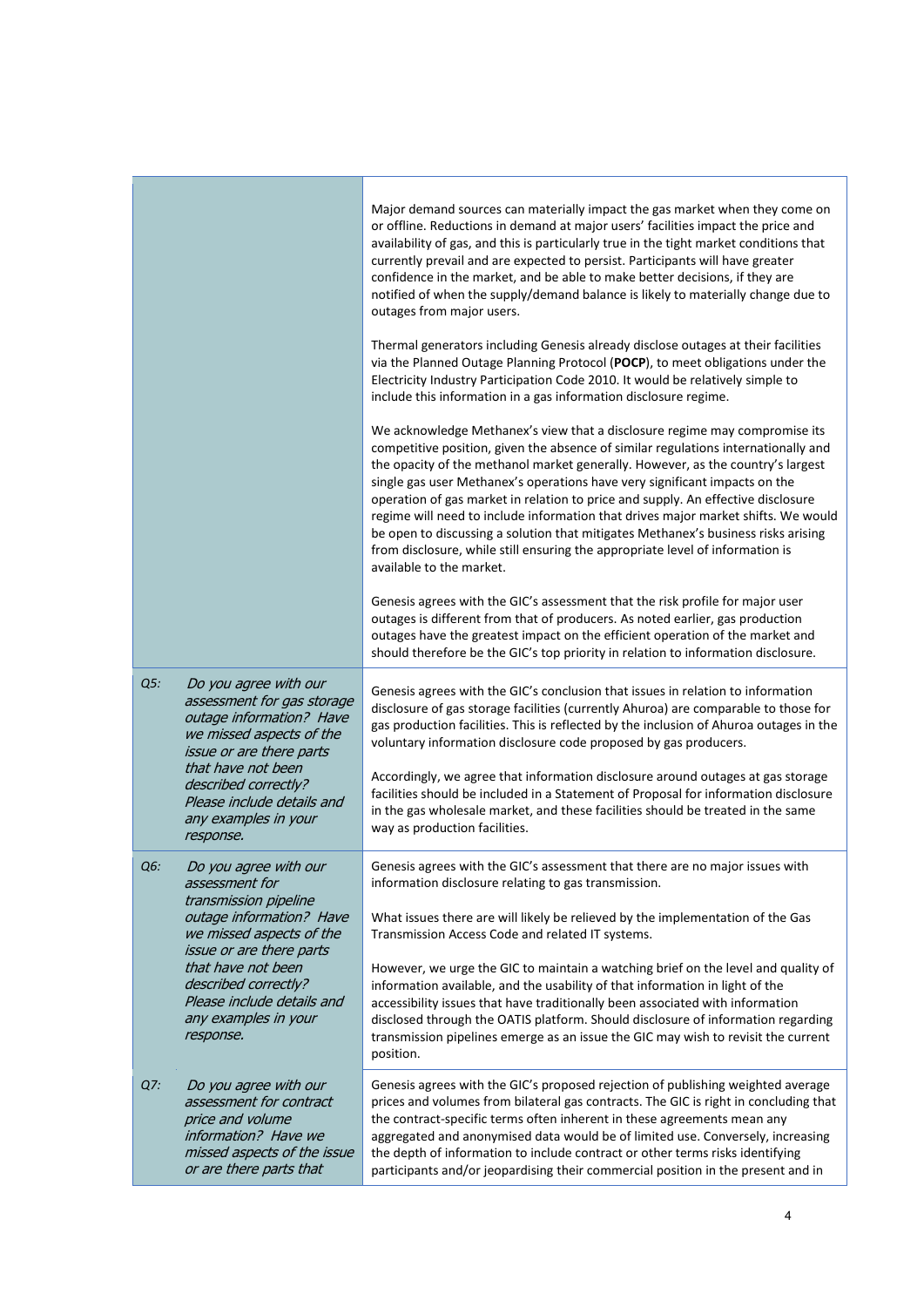|      | have not been described<br>correctly? Please include<br>details and any examples<br>in your response.                                                                                                                                                        | future negotiations. We do not think this element should be included in a<br>Statement of Proposal.                                                                                                                                                                                                                                                                                                                                                                                                                                |
|------|--------------------------------------------------------------------------------------------------------------------------------------------------------------------------------------------------------------------------------------------------------------|------------------------------------------------------------------------------------------------------------------------------------------------------------------------------------------------------------------------------------------------------------------------------------------------------------------------------------------------------------------------------------------------------------------------------------------------------------------------------------------------------------------------------------|
| Q8:  | Do you agree with our<br>assessment for<br>emsTradepoint price &<br>volume information? Have<br>we missed aspects of the<br>issue or are there parts<br>that have not been<br>described correctly?                                                           | Genesis agrees that requiring emsTradepoint to disclose additional information to<br>what it already provides should not be included in a Statement of Proposal. We<br>note emsTradepoint now publishes volume weighted average price, Frankley<br>Road natural gas monthly index, and Frankley Road natural gas quarterly index<br>data. Additional data is available to subscribers for what is, on balance, a modest<br>fee.<br>We would welcome a commitment from emsTradepoint that the level and terms                       |
|      | Please include details and<br>any examples in your<br>response.                                                                                                                                                                                              | of information disclosure will not change in the absence of a meaningful<br>consultation exercise.                                                                                                                                                                                                                                                                                                                                                                                                                                 |
|      |                                                                                                                                                                                                                                                              | While Genesis would welcome further disclosure, the case for intervention is not<br>sufficiently strong while emsTradepoint continues to make the existing level of<br>information available.                                                                                                                                                                                                                                                                                                                                      |
| Q9:  | Do you agree with our<br>assessment for gas storage<br>facilities information?<br>Have we missed aspects of<br>the issue or are there parts<br>that have not been<br>described correctly?<br>Please include details and<br>any examples in your<br>response. | Genesis agrees there are issues with the level of information currently available in<br>relation to the Ahuroa gas storage facility. As noted earlier, issues associated with<br>information around the storage facility are similar to those that apply to gas<br>production facilities. We also agree with the GIC's conclusion the flexibility<br>Ahuroa provides is likely to become more valuable to the market given the decline<br>in existing gas fields. This will likely be of value to electricity system participants. |
|      |                                                                                                                                                                                                                                                              | However, Genesis notes that users of the storage facility may wish to deploy the<br>stored gas for a variety of applications, and it is important not to conflate gas<br>stored at Ahuroa with gas available for generation (baseload or peaking). This<br>holds regardless whether the users of Ahuroa are electricity generators or not.                                                                                                                                                                                         |
|      |                                                                                                                                                                                                                                                              | Given the potentially complex nature of contracting arrangements at Ahuroa -<br>due to the number of counterparties and its inherently flexible and dynamic<br>operating range - Genesis envisions arriving at a regulatory solution to greater<br>transparency at Ahuroa could be difficult.                                                                                                                                                                                                                                      |
|      |                                                                                                                                                                                                                                                              | As noted earlier, we consider outage information around gas production facilities<br>to be the highest priority in relation to a new disclosure regime. Accordingly, we<br>would seek to avoid delaying a more robust disclosure regime for gas production<br>due to the difficulties in including Ahuroa in such a scheme.                                                                                                                                                                                                        |
|      |                                                                                                                                                                                                                                                              | Including Ahuroa as an information element in a Statement of Proposal therefore<br>need not be prioritised at this time. We urge the GIC and First Gas to work with<br>industry to find an interim solution - potentially the publication of QRSS data<br>already prepared for MBIE as set out in GIC's paper - while the more pressing<br>elements of a rules based disclosure system are progressed without delay.                                                                                                               |
| Q10: | Do you agree with our<br>assessment for gas<br>production forecast<br>information? Have we                                                                                                                                                                   | Genesis agrees that it is not necessary to include this element in a Statement of<br>Proposal, given MBIE already collects and publishes forecast production<br>information.                                                                                                                                                                                                                                                                                                                                                       |
|      | missed aspects of the issue<br>or are there parts that<br>have not been described<br>correctly? Please include<br>details and any examples<br>in your response.                                                                                              | However, As stated previously, Genesis views greater transparency and broad<br>access to relevant information as beneficial to operation of the market.<br>Accordingly, more timely publication of existing information regarding forecast<br>gas production is desirable. Genesis is supportive of the GIC working with MBIE to<br>improve the usefulness of the information currently collected.                                                                                                                                 |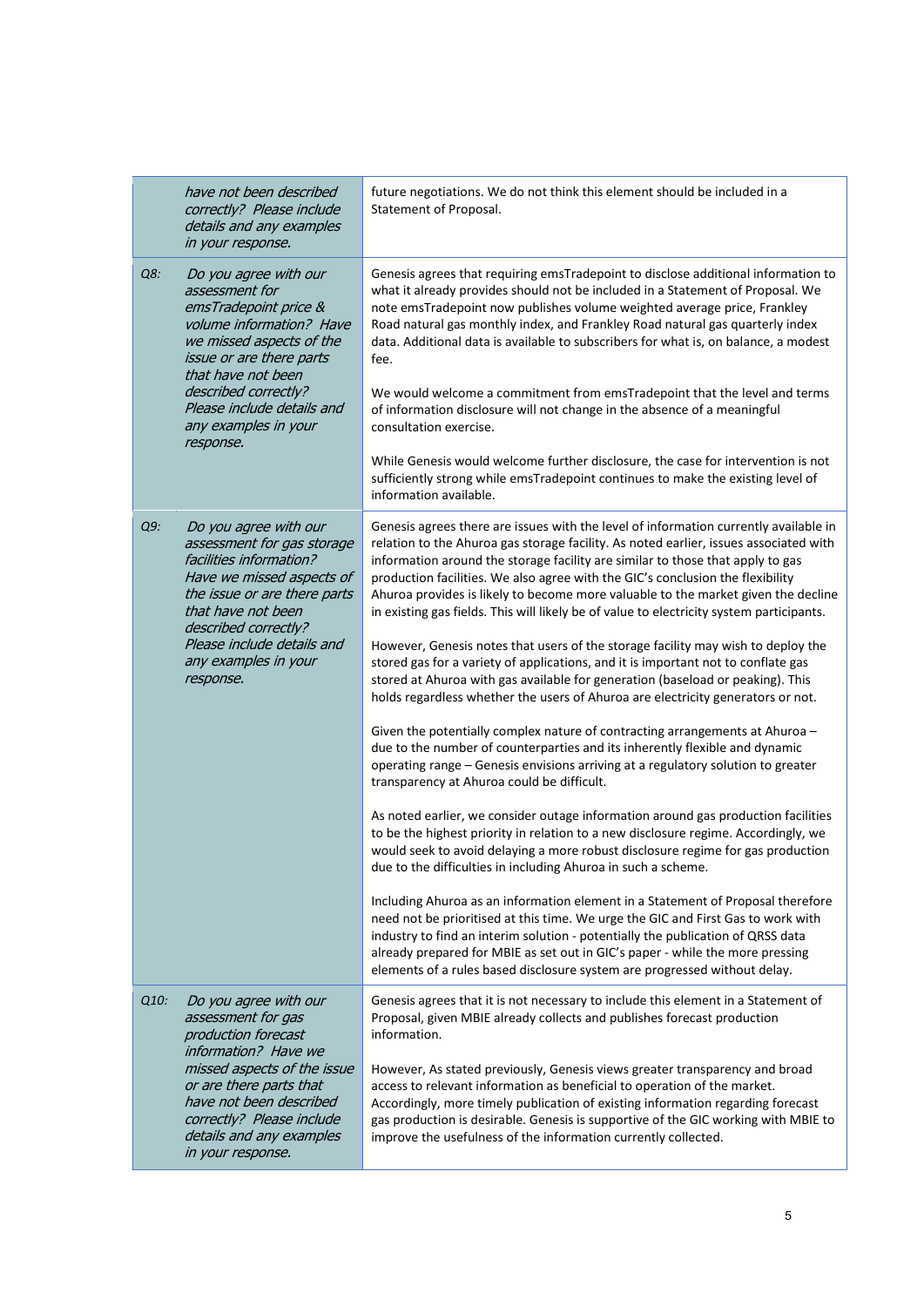|      |                                                                                                                                                                                                                                         | Although improved access to forecast production information would be useful,<br>Genesis agrees with the GIC's assessment that:                                                                                                                                                                                                                                                                                                                                                                                                                                                                                                                                                                                                                                                                                                                                                                             |
|------|-----------------------------------------------------------------------------------------------------------------------------------------------------------------------------------------------------------------------------------------|------------------------------------------------------------------------------------------------------------------------------------------------------------------------------------------------------------------------------------------------------------------------------------------------------------------------------------------------------------------------------------------------------------------------------------------------------------------------------------------------------------------------------------------------------------------------------------------------------------------------------------------------------------------------------------------------------------------------------------------------------------------------------------------------------------------------------------------------------------------------------------------------------------|
|      |                                                                                                                                                                                                                                         | If there is a reduction in gas production (for example), it is not a given that<br>electricity generation would be affected. This would depend on the nature of<br>bespoke GSAs between producers and a variety of customers that include<br>electricity generators, and the relative economics of different types of gas<br>demand. The implication of this is that gas production levels may not be a<br>particularly useful proxy for the amount of gas available for thermal generation<br>plants (at least not in isolation). <sup>1</sup>                                                                                                                                                                                                                                                                                                                                                            |
|      |                                                                                                                                                                                                                                         | This is also true of gas contracted to participants with generation businesses, who<br>are also gas traders and retailers. That is, gas contracted to participants with<br>thermal generation assets is not synonymous with gas available for generation at<br>any point in time for a range of commercial and physical reasons. This point is<br>expanded on further in relation to disclosure of the gas position of thermal<br>generators - which we do not support.                                                                                                                                                                                                                                                                                                                                                                                                                                    |
| Q11: | Do you agree with our<br>assessment for thermal                                                                                                                                                                                         | Genesis does not believe it is practical or appropriate for thermal electricity<br>generators to disclose their gas fuel book.                                                                                                                                                                                                                                                                                                                                                                                                                                                                                                                                                                                                                                                                                                                                                                             |
|      | electricity generator gas<br>position information? Have<br>we missed aspects of the<br><i>issue or are there parts</i><br>that have not been<br>described correctly?<br>Please include details and<br>any examples in your<br>response. | The rationale for this suggestion appears to be that it would provide the System<br>Operator and other participants greater visibility of available electricity<br>generation capacity. As we have set out in previous submissions, the gas that is<br>available for generation on any particular day is dependent on the demand<br>requirements of all our customers, including large wholesale customers who have<br>the ability to change their demand (nominations) at relatively short notice.<br>Similarly, cases could arise where we disclose a short gas position ahead of time,<br>only to secure fuel for generation opportunistically when the market supports<br>such a trade. Our trading/fuel position changes unpredictably. Therefore,<br>information can quickly become out of date and disclosure requirements would<br>expose us to the risk of unintentionally misleading the market. |
|      |                                                                                                                                                                                                                                         | Furthermore, decisions on how and when to operate our various generation<br>assets are determined by a wide range of factors. Availability of gas may provide<br>the option to run thermal plant, but whether this option is taken up depends on<br>overall electricity market conditions (price, demand, weather forecasts, hydro<br>storage levels, availability of other generation plant and alternative fuel etc), and<br>our other commercial commitments.                                                                                                                                                                                                                                                                                                                                                                                                                                           |
|      |                                                                                                                                                                                                                                         | In practice, from an electricity market perspective, disclosure of our gas position<br>would likely lead to participants making trading decisions based on incorrect<br>information. This is clearly undesirable and runs counter to some of the key<br>justifications for a disclosure regime.                                                                                                                                                                                                                                                                                                                                                                                                                                                                                                                                                                                                            |
|      |                                                                                                                                                                                                                                         | Our decision making in relation to the use of fuel forms part of a commercially<br>sensitive trading strategy. We would be concerned if there was a suggestion any<br>participant be required to disclose commercially sensitive and confidential<br>information regarding their trading strategy which could potentially raise<br>competition related concerns in the wholesale market.                                                                                                                                                                                                                                                                                                                                                                                                                                                                                                                   |
|      |                                                                                                                                                                                                                                         | Genesis already provides considerable visibility of the availability of our<br>generation assets through the POCP system, as per our requirements as an<br>electricity market participant. Genesis also discloses information about our long-<br>term gas contract position (and coal stockpile) in quarterly reports that are<br>available on our public website. This information, combined with disclosure of gas                                                                                                                                                                                                                                                                                                                                                                                                                                                                                       |

<span id="page-5-0"></span><sup>1</sup> <https://gasindustry.co.nz/work-programmes/gas-sector-information-disclosure/problem-assessment-october-2019/>